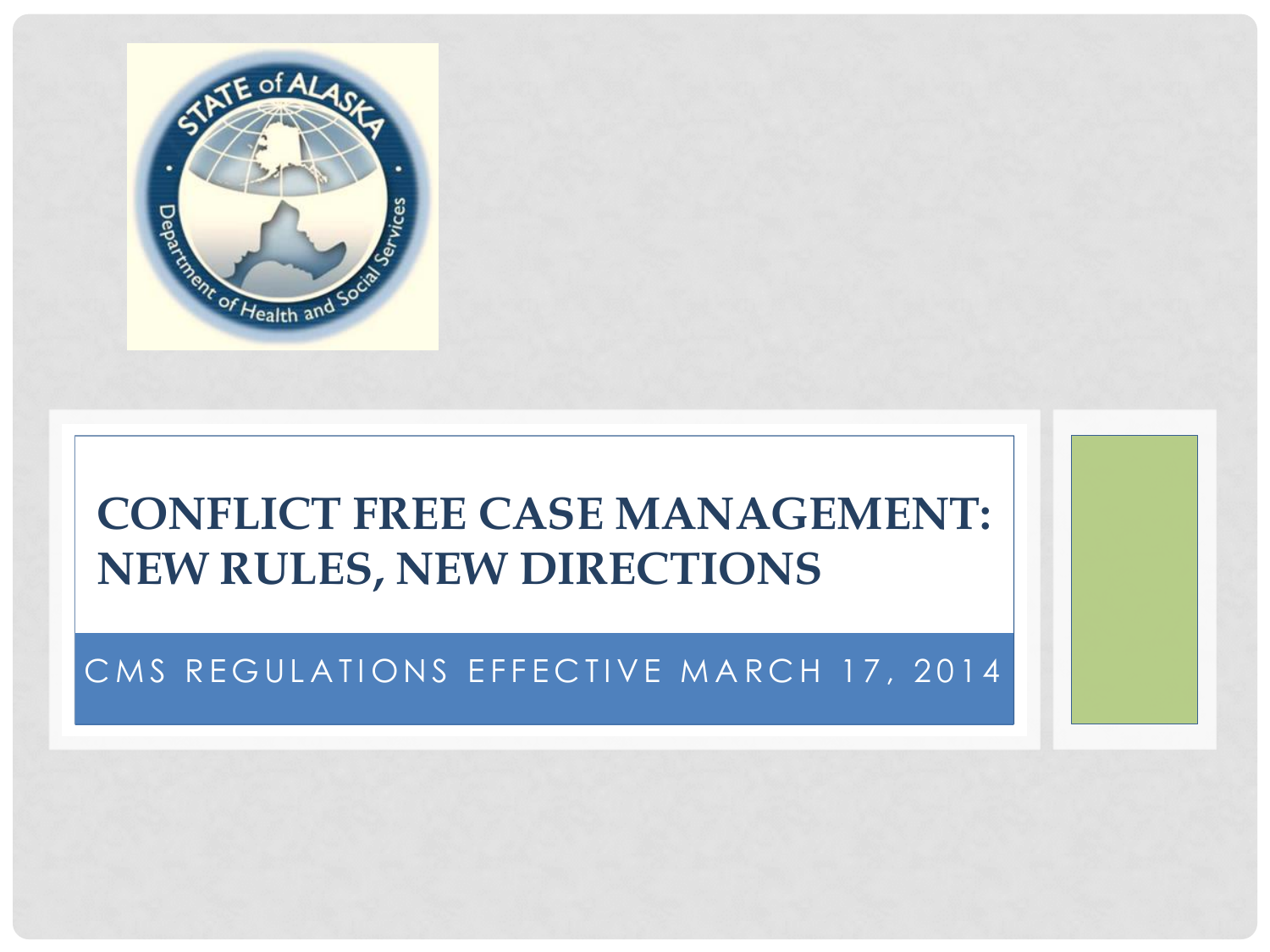## NEW RULES: CONFLICT FREE CASE MANAGEMENT

#### • **Intent of the CMS Final Rule**

- "To ensure that individuals receiving long-term services and supports through home and community based service (HCBS) programs … have full access to benefits of community living and the opportunity to receive services in the most integrated setting appropriate"
- "To enhance the quality of HCBS and provide protections to participants"

From the presentation "Final Rule Medicaid HCBS" (2014). Disabled and Elderly Health Programs Group, Centers for Medicaid and CHIP Services.

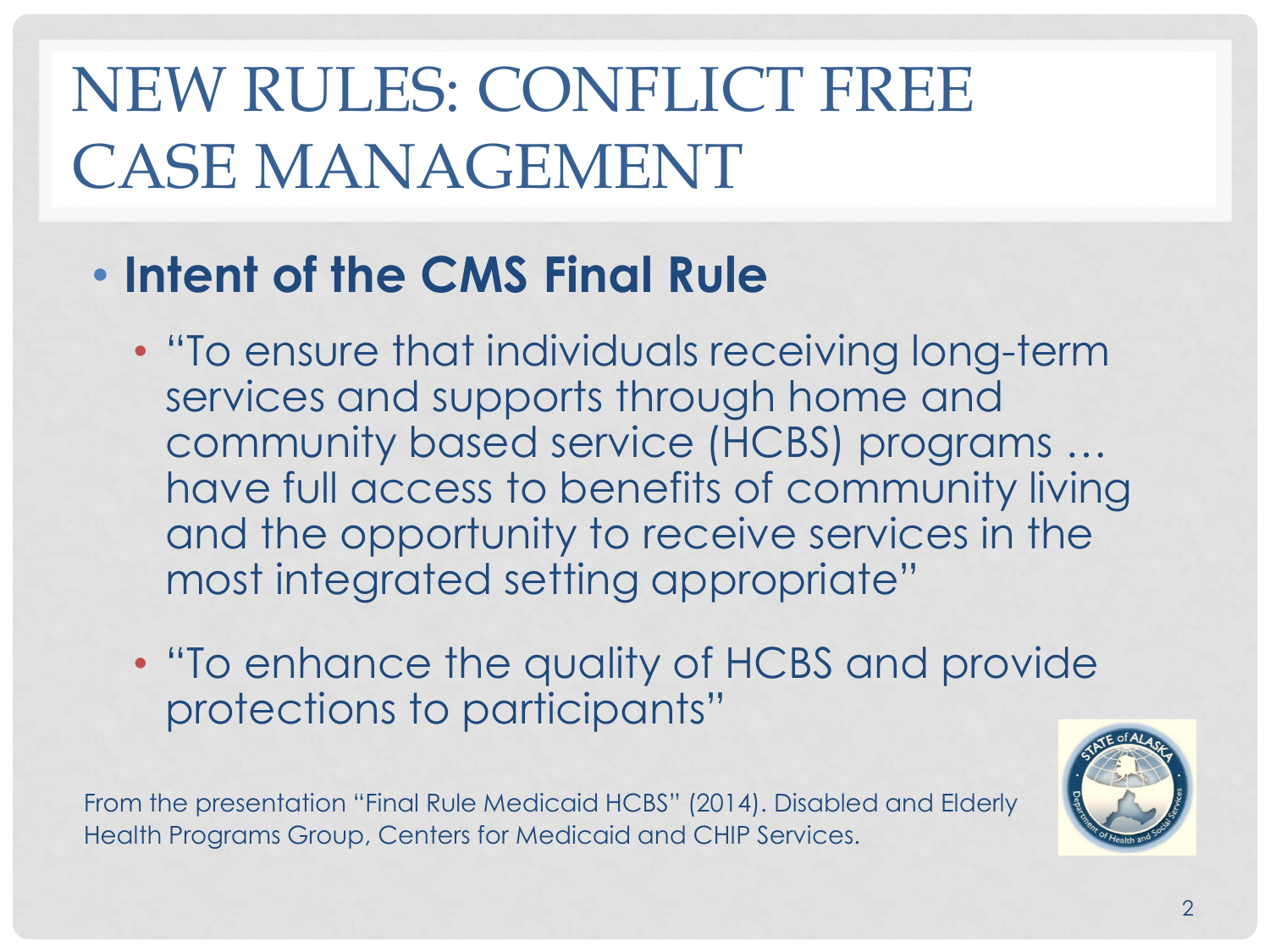## NEW RULES: CONFLICT FREE CASE MANAGEMENT

#### • **Person-Centered Planning – 441.301(c)(1)(vi)**

*"Providers of HCBS for the individual, or those who have an interest in or are employed by a provider of HCBS for the individual, must not provide case management or develop the person-centered service plan, except when the State demonstrates that the only willing and qualified entity to provide case management and/or develop personcentered service plans in a geographic area also provides HCBS."*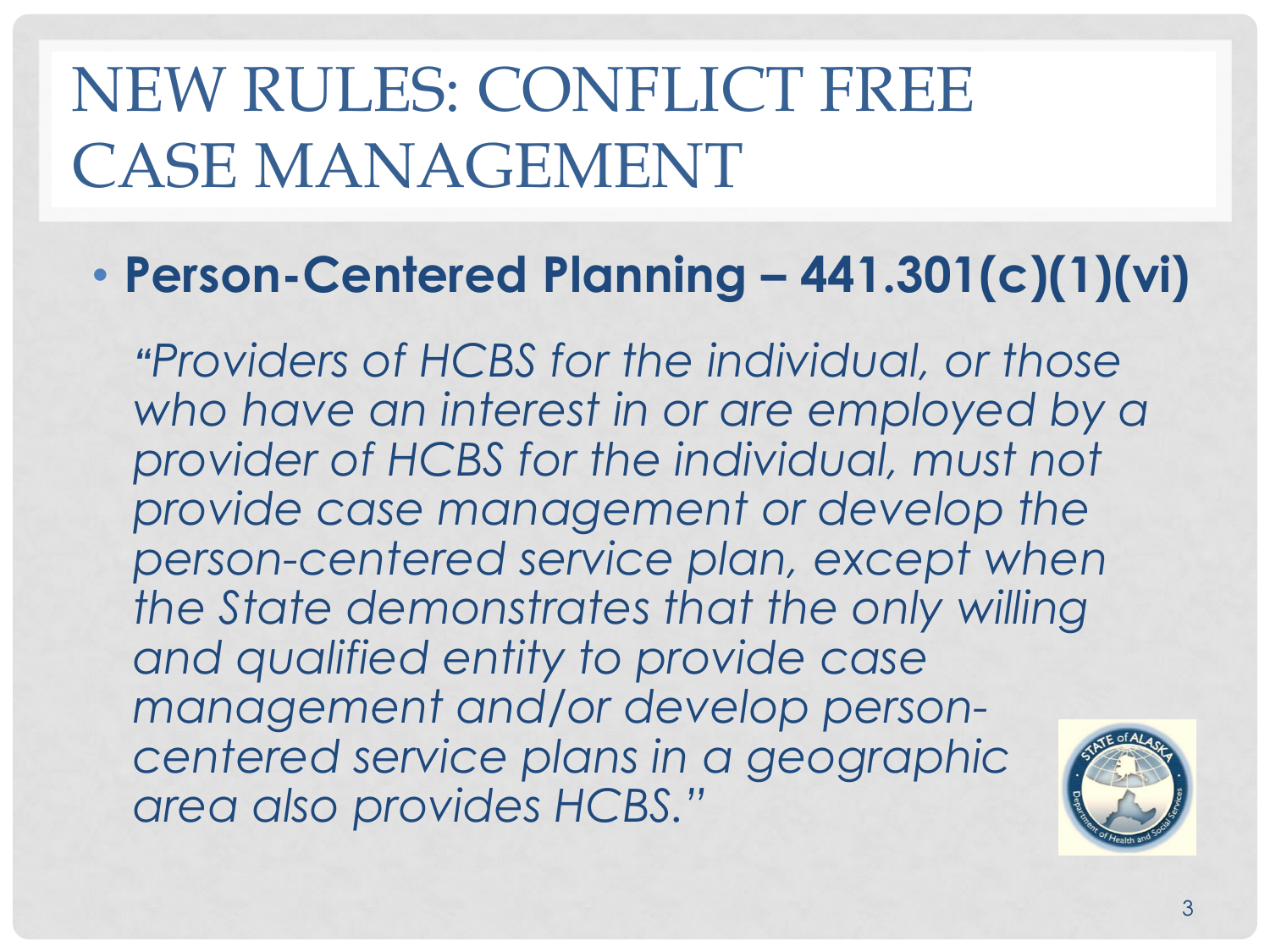## NEW RULES: CONFLICT FREE CASE MANAGEMENT

- Final Rule became effective March 17, 2014
- States were expected to be in compliance with CFCM on that date
	- No "transition period", AND
	- No CFCM, no waiver renewal
	- Effectively sets a July 1, 2016 deadline

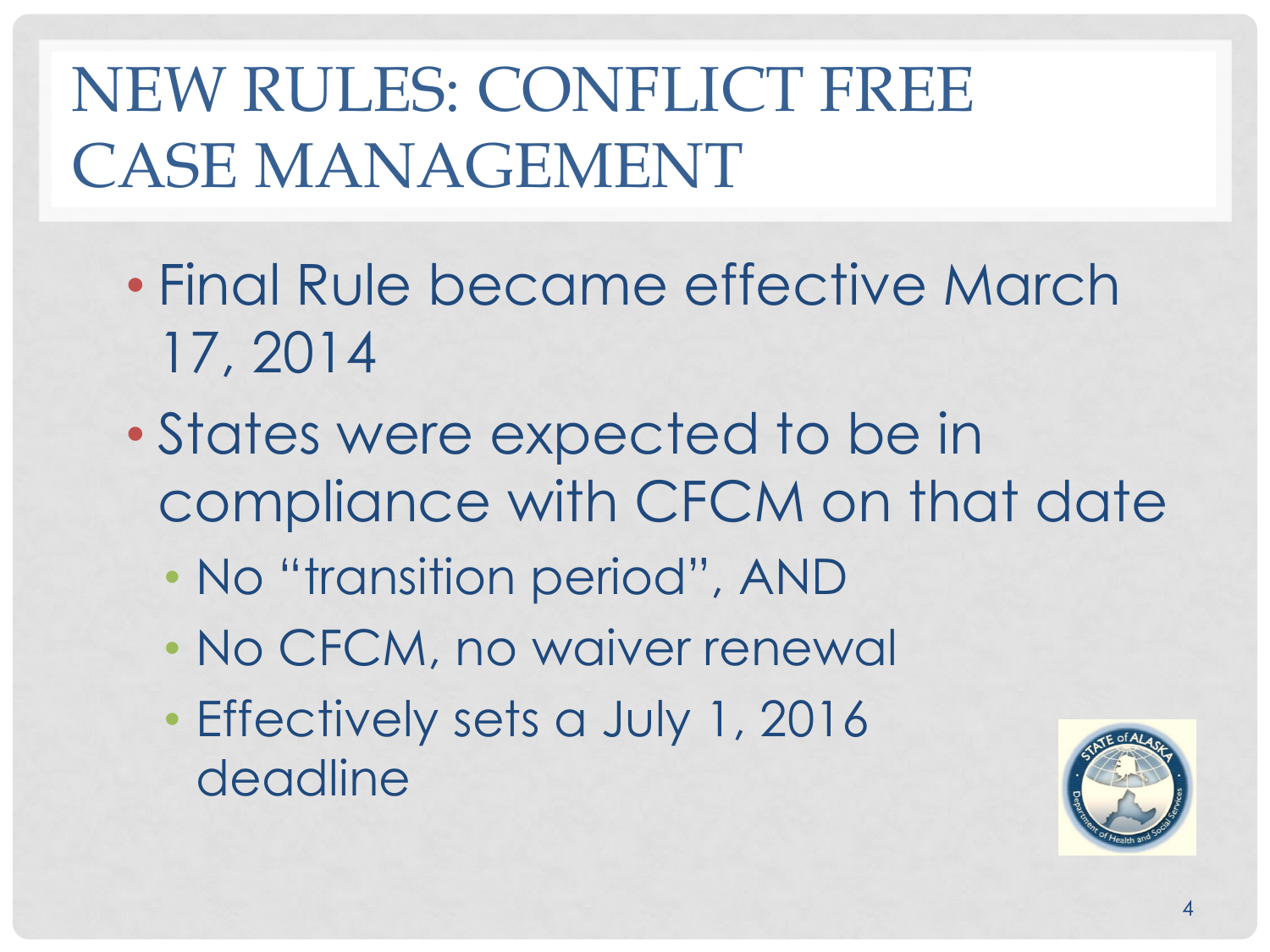## WHEN IS CASE MANAGEMENT CONFLICT-FREE?

*When the individual providing case management is not employed by, does not have a financial interest in, nor is affiliated, to any degree, with an agency that provides home and community-based services,*

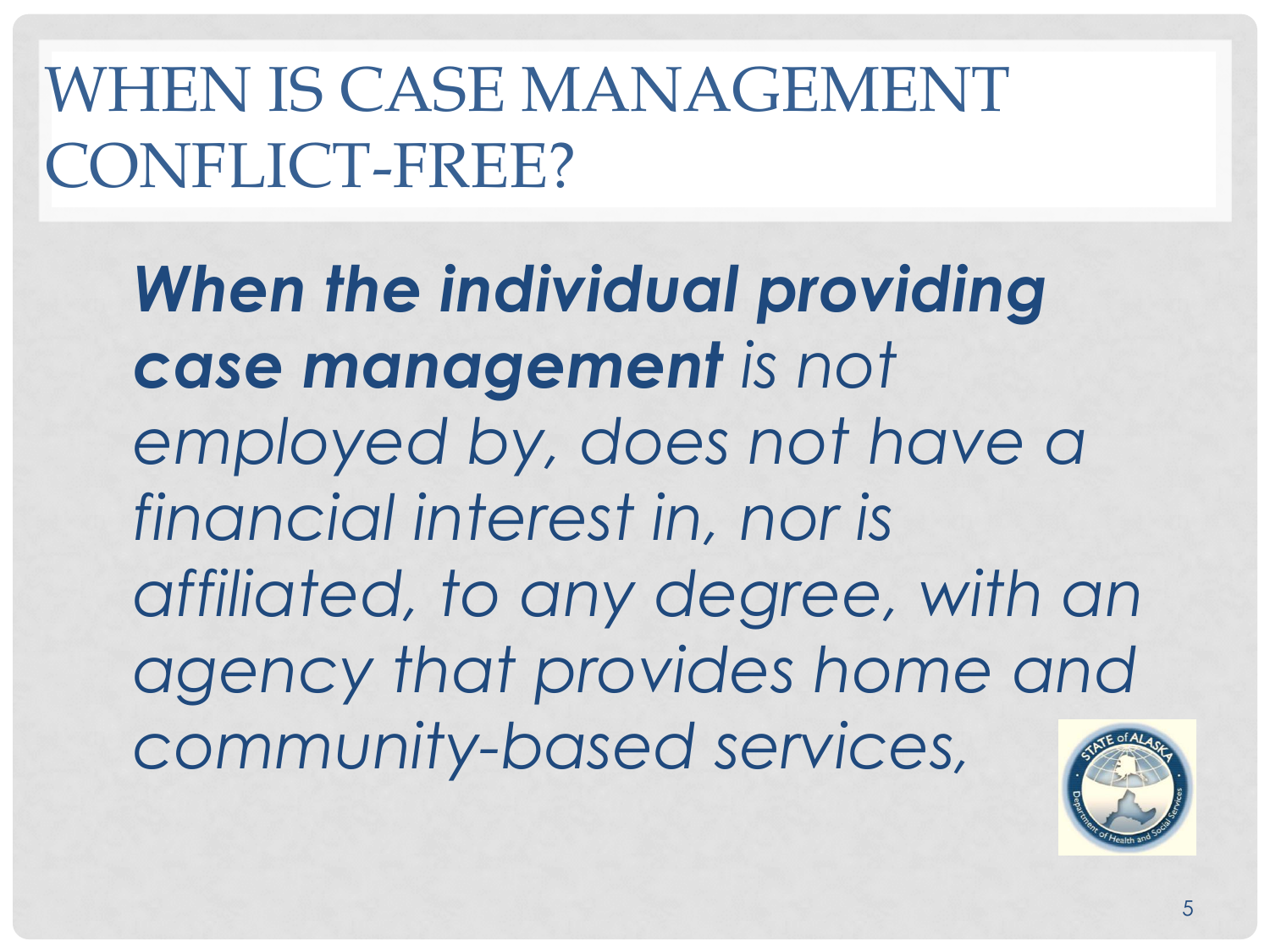WHEN IS CASE MANAGEMENT CONFLICT-FREE?

*Except, when the State determines that only one entity in a geographic area is willing and qualified to provide case management and/or develop person-centered service plans*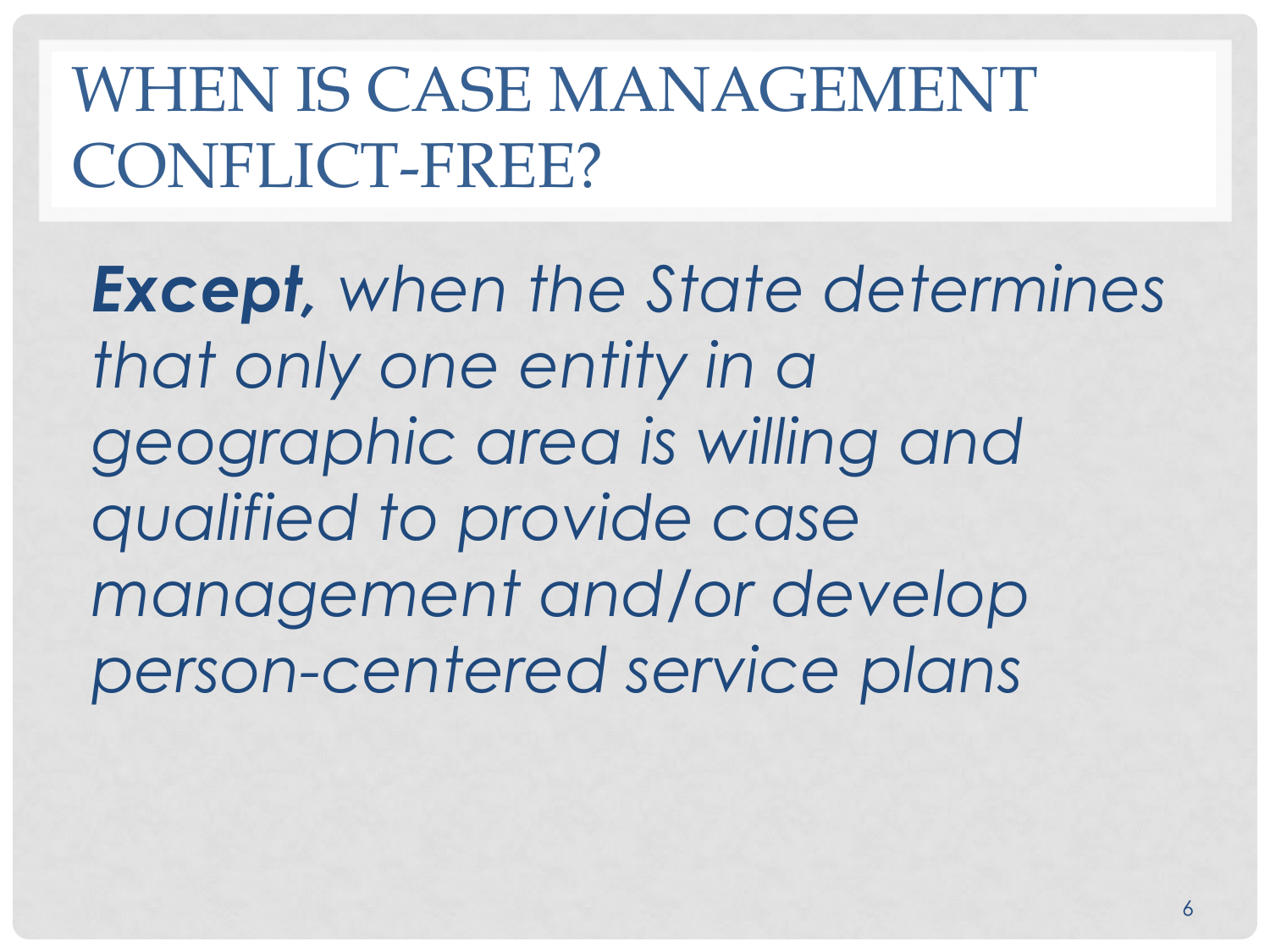## WHAT % OF RECIPIENTS RECEIVE CFCM CURRENTLY?

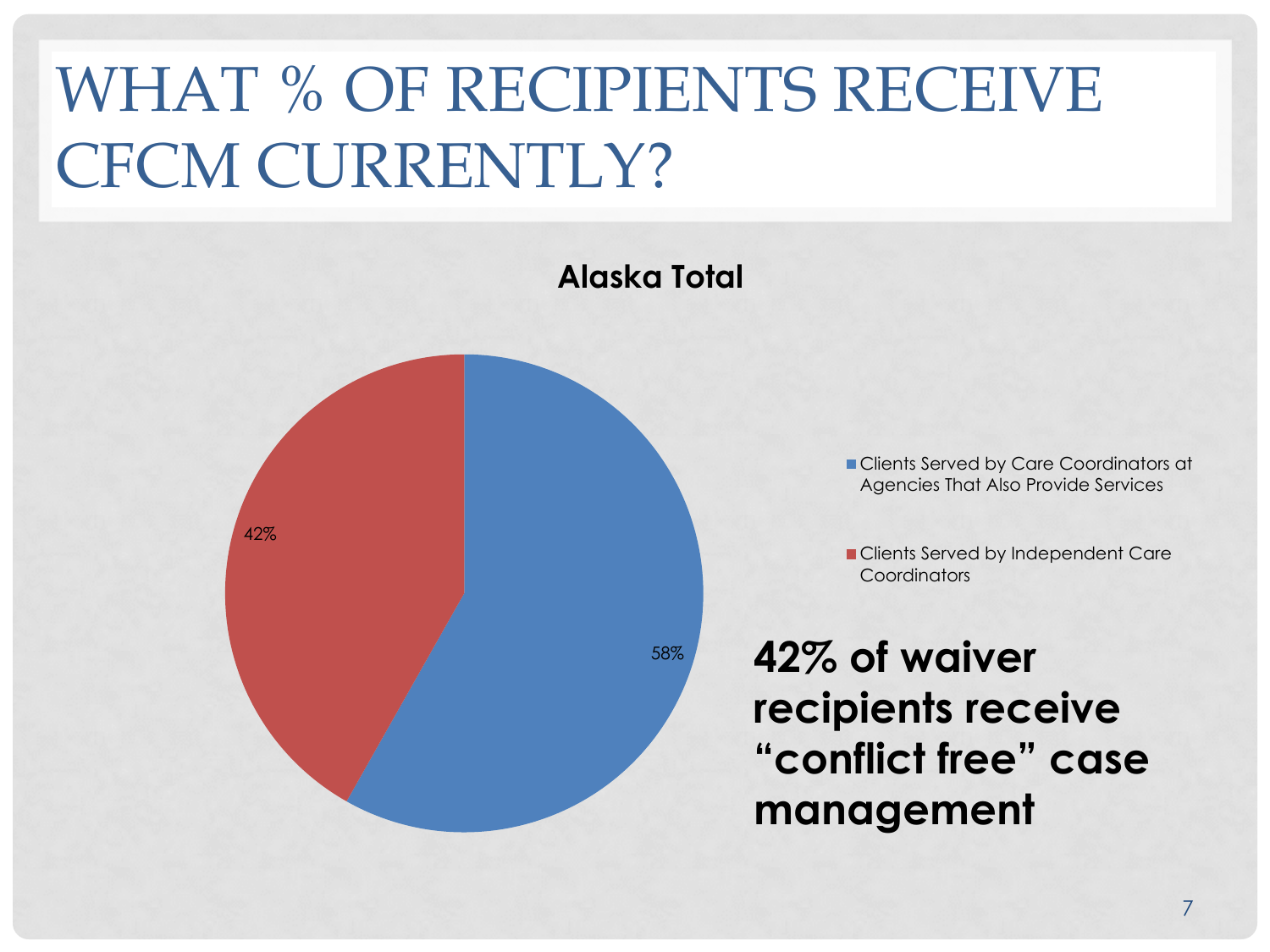## WHAT % OF RECIPIENTS RECEIVE CFCM CURRENTLY?

**Alaskans Living Independently**



#### **68% of ALI recipients 41% of APDD recipients**

**Adults with Physical and Developmental Disabilities**

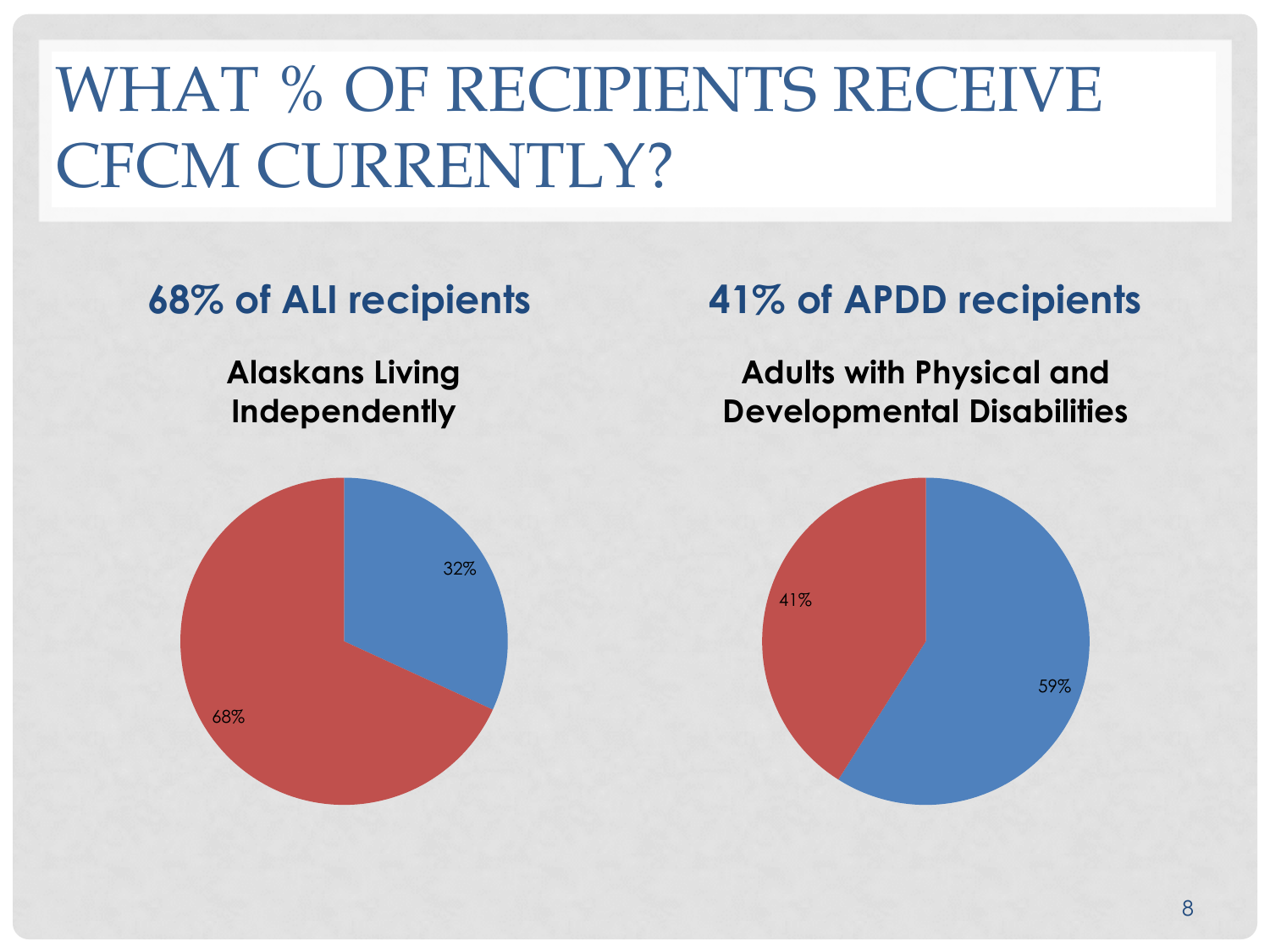## WHAT % OF RECIPIENTS RECEIVE CFCM CURRENTLY?

**Intellectual and Developmental Disabilities**



#### **17% IDD recipients 19% CCMC recipients**

**Children with Complex Medical Conditions**

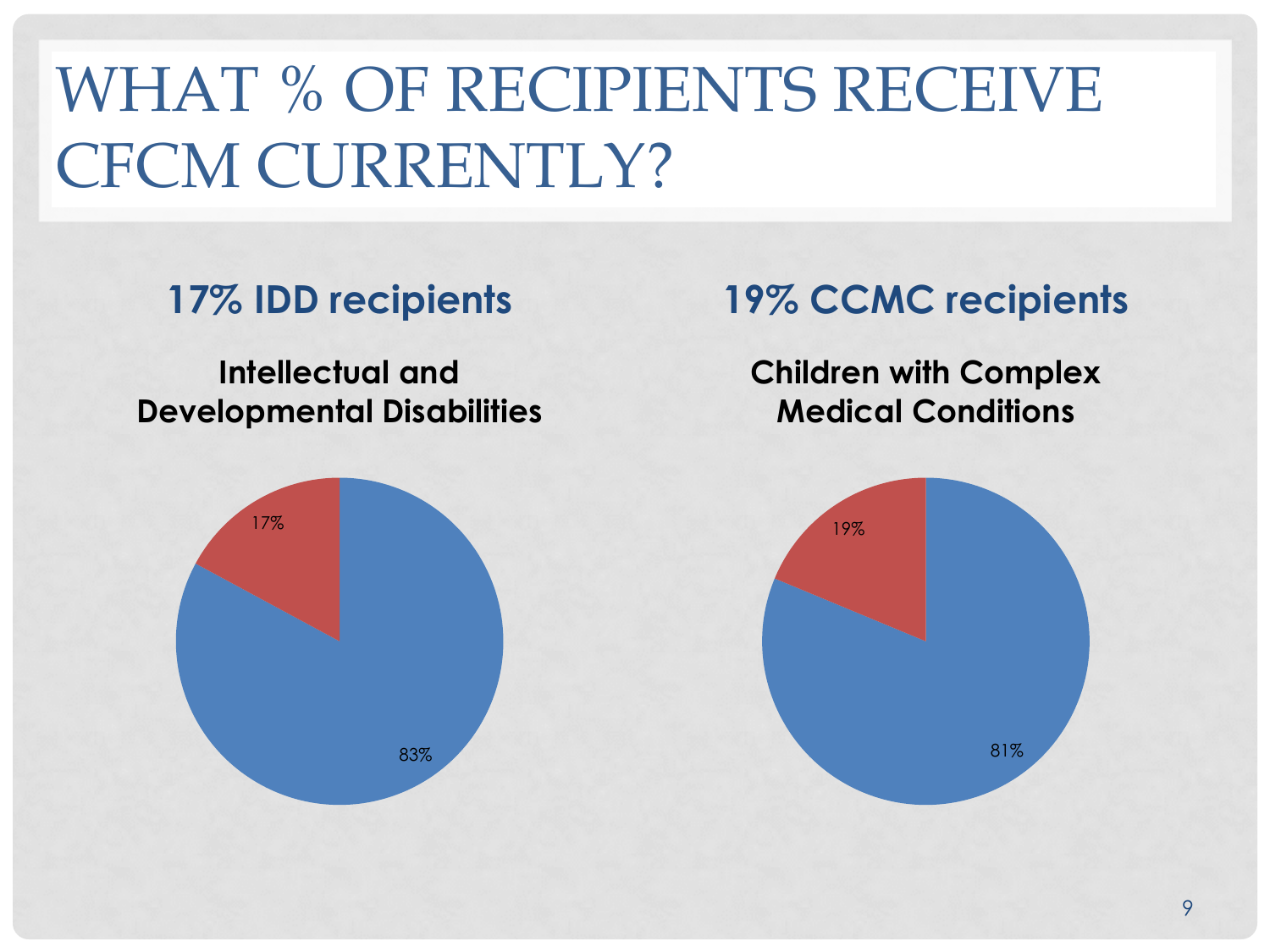# WHAT WE'VE DONE SO FAR

- Convened a working group of DHSS, Trust and provider stakeholders
- Made decisions to "redesign the system"
- Hired consultants to facilitate a planning process
- Received "Conflict-Free Case Management System Design" report from consultants containing four options for system design: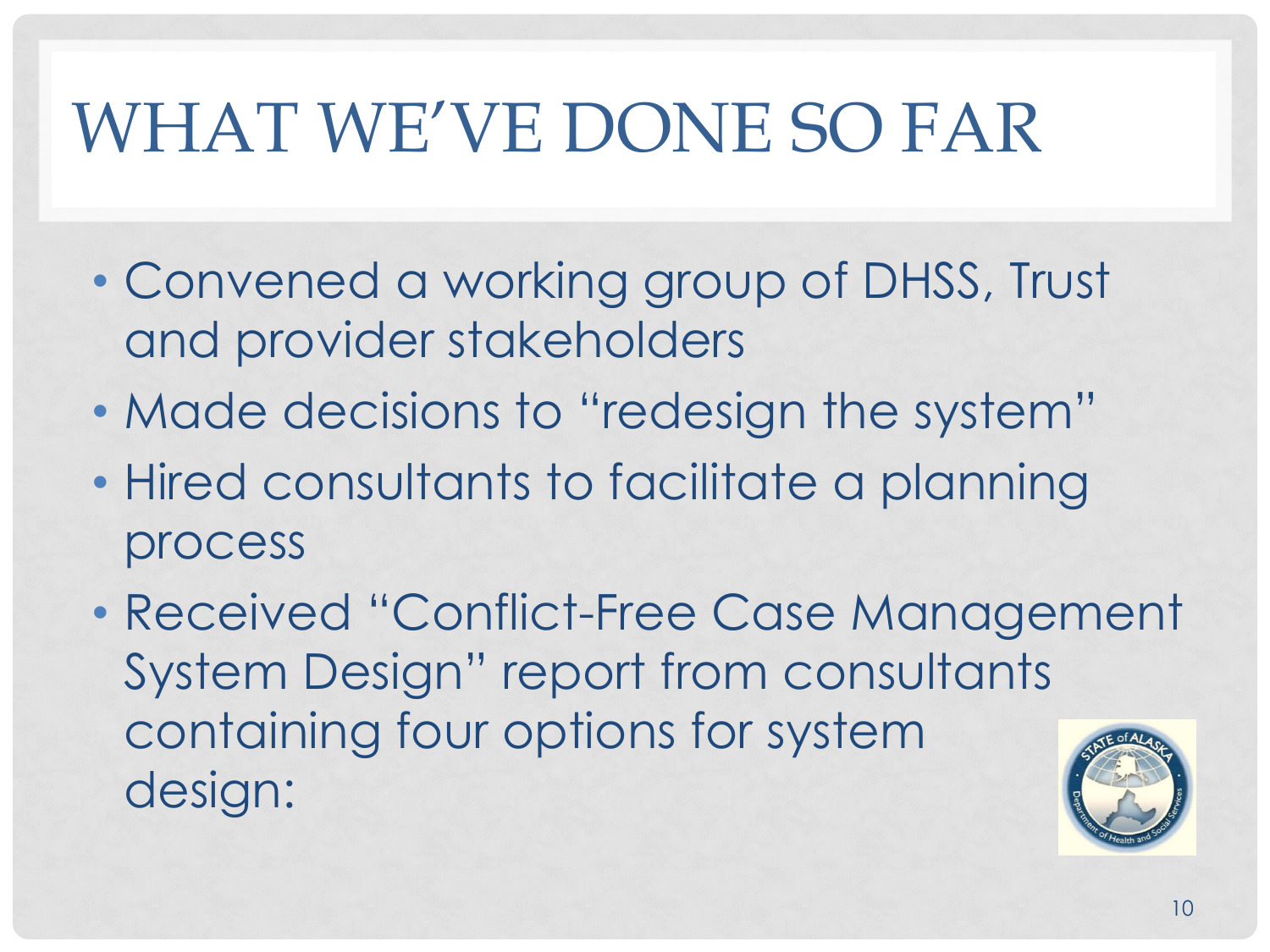#### • **Option 1: Keep the current system, with modifications**

- Regulations separate case management and service delivery at the agency level
	- Allow agencies to provide either HCB direct services or case management, not both
	- Market forces will determine the number of case management agencies and independent case managers;
	- Update case management performance measures and provide enhanced oversight

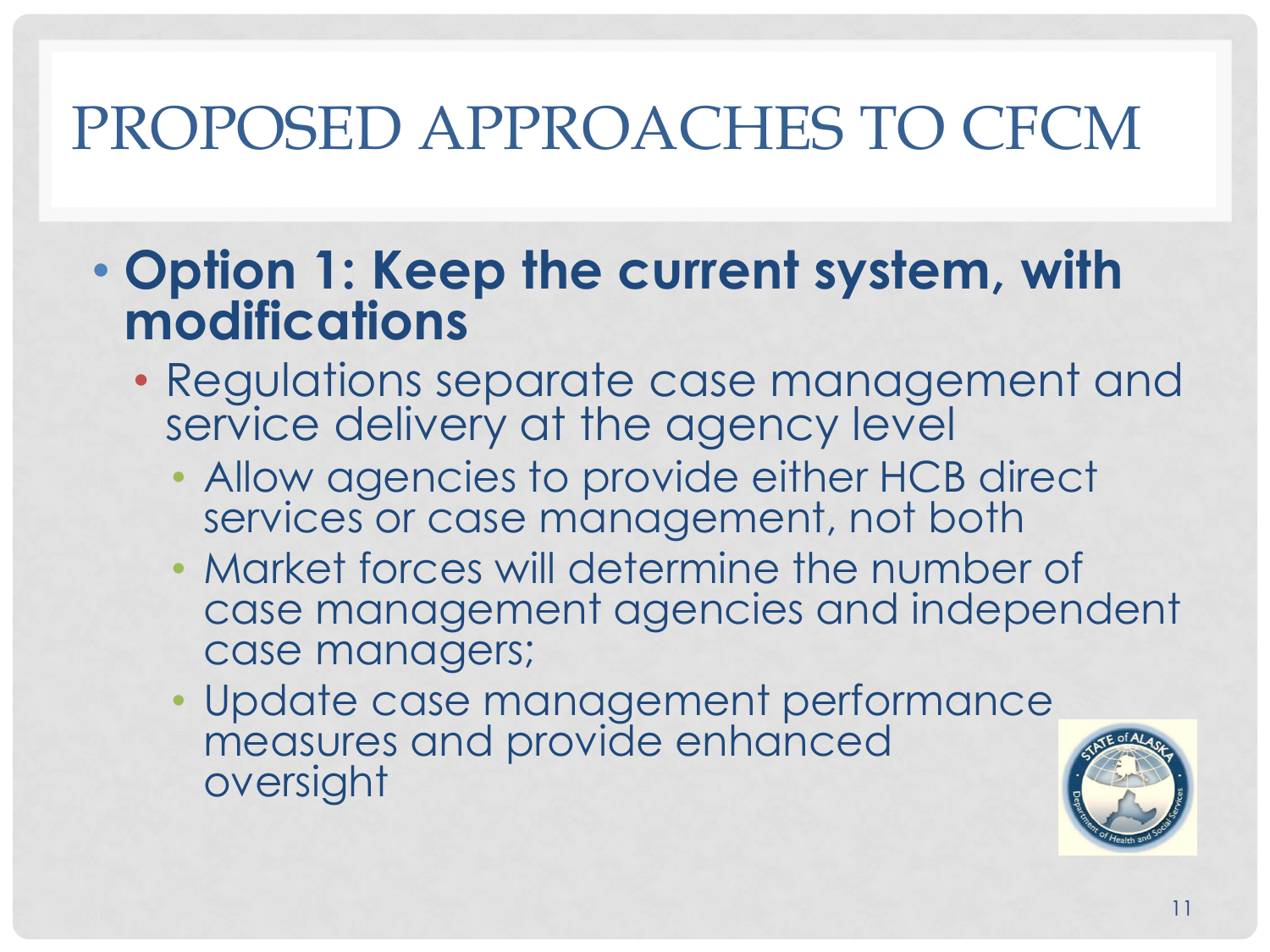#### **Option 1: What stakeholders have told us:**

- Not efficient
- Big change for recipients
- Quality at stake
- Independent care coordination not financially viable
- Concerns for case management capacity

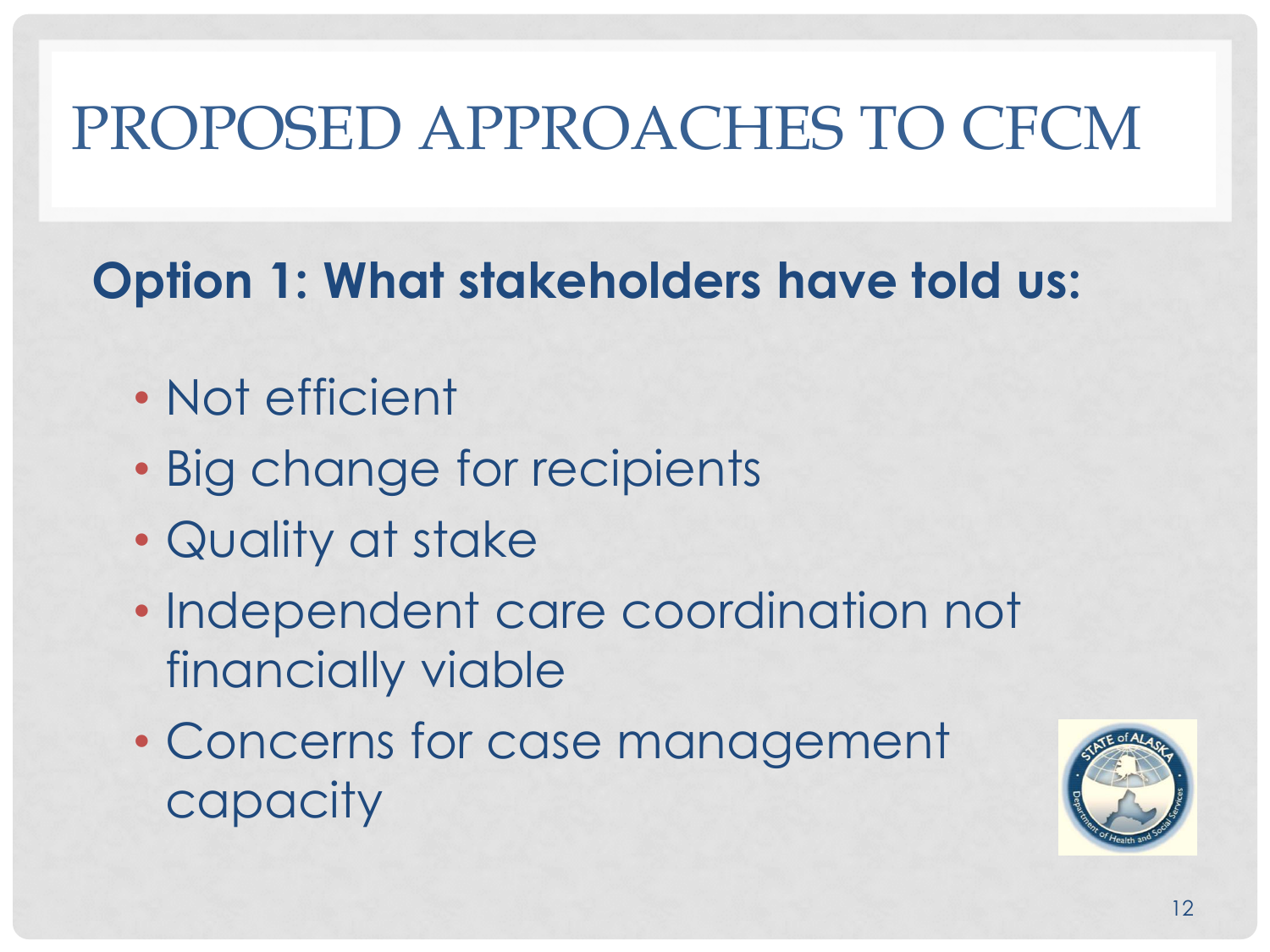- **Option 2: State designation of regional agencies from which all recipients in a region must receive case management, and with which all "independents" must affiliate**
	- State solicits one case management entity per region through an RFP process;
	- Regional agencies provide administrative support to independent case managers.

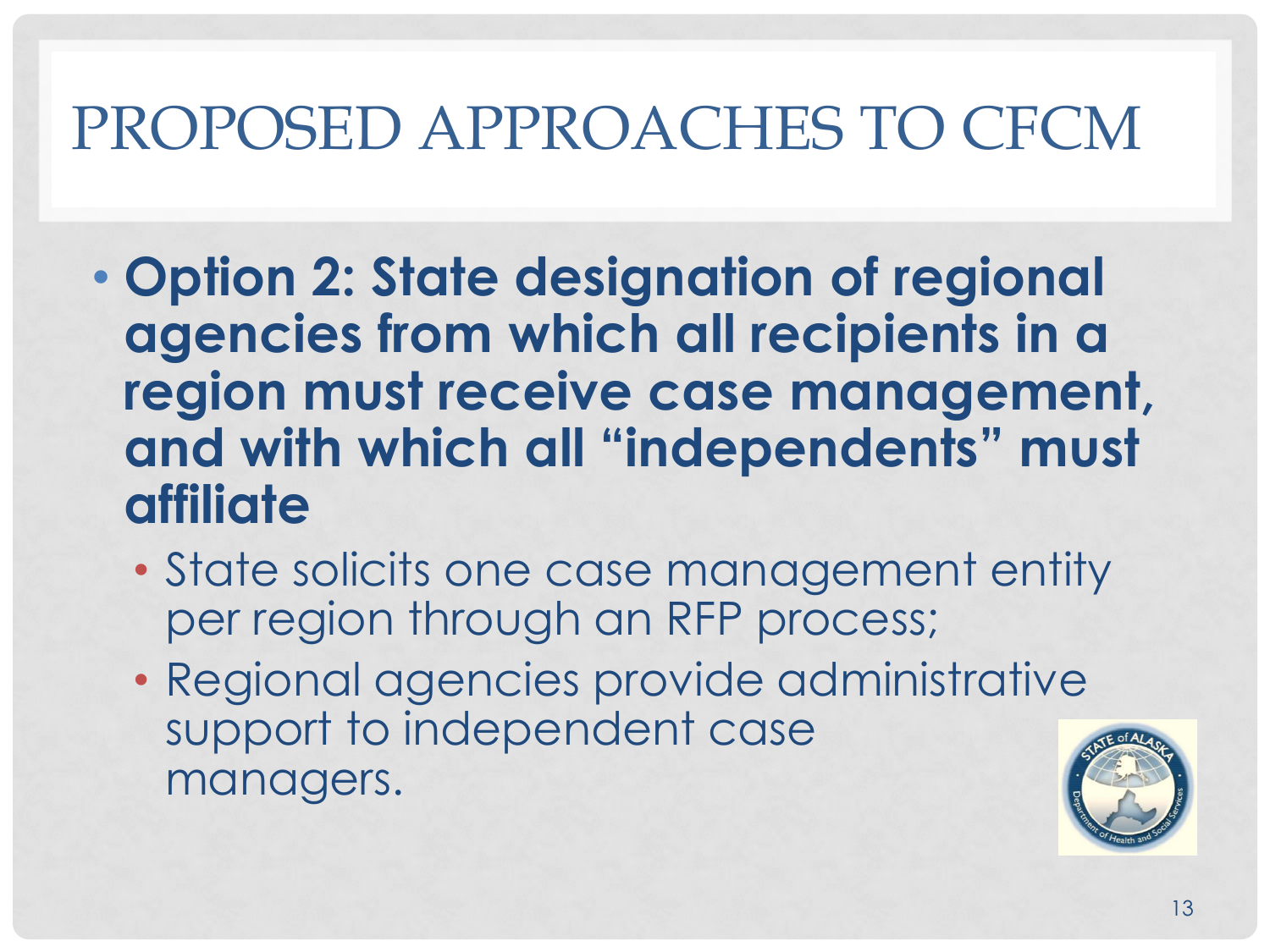#### **Option 2: What stakeholders have told us:**

- Lack of choice for recipients
- Forces independent case managers to affiliate with the regional entity
- SDS would have to restructure the waiver program
- Could be a "transitional" measure

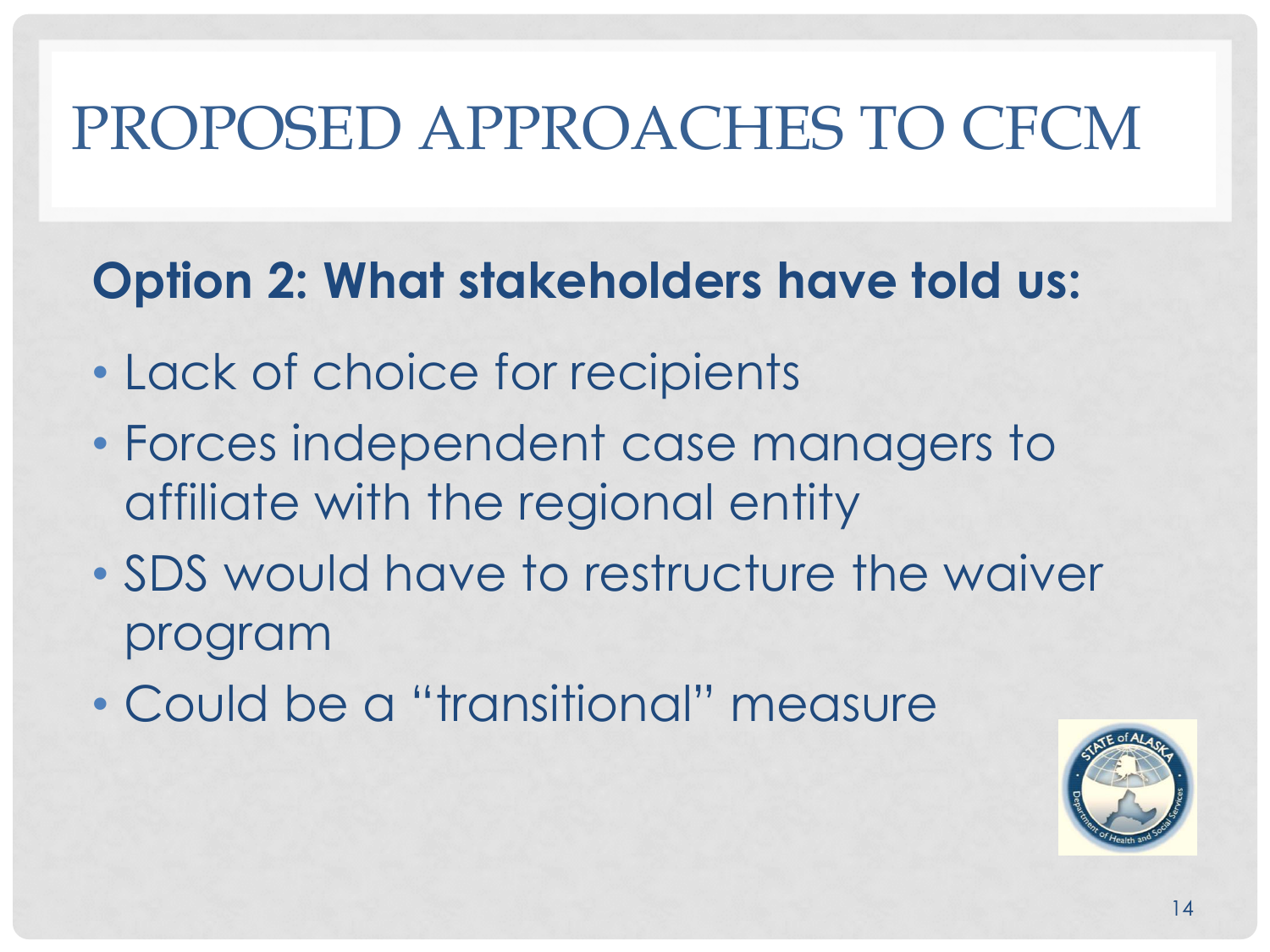- **Option 3: Current system with addition of new statewide or regional "administrative support" agencies**
	- State solicits administrative support entities through an RFP process; may solicit multiple agencies;
	- These agencies provide administrative support to independent case managers, but do not provide case management

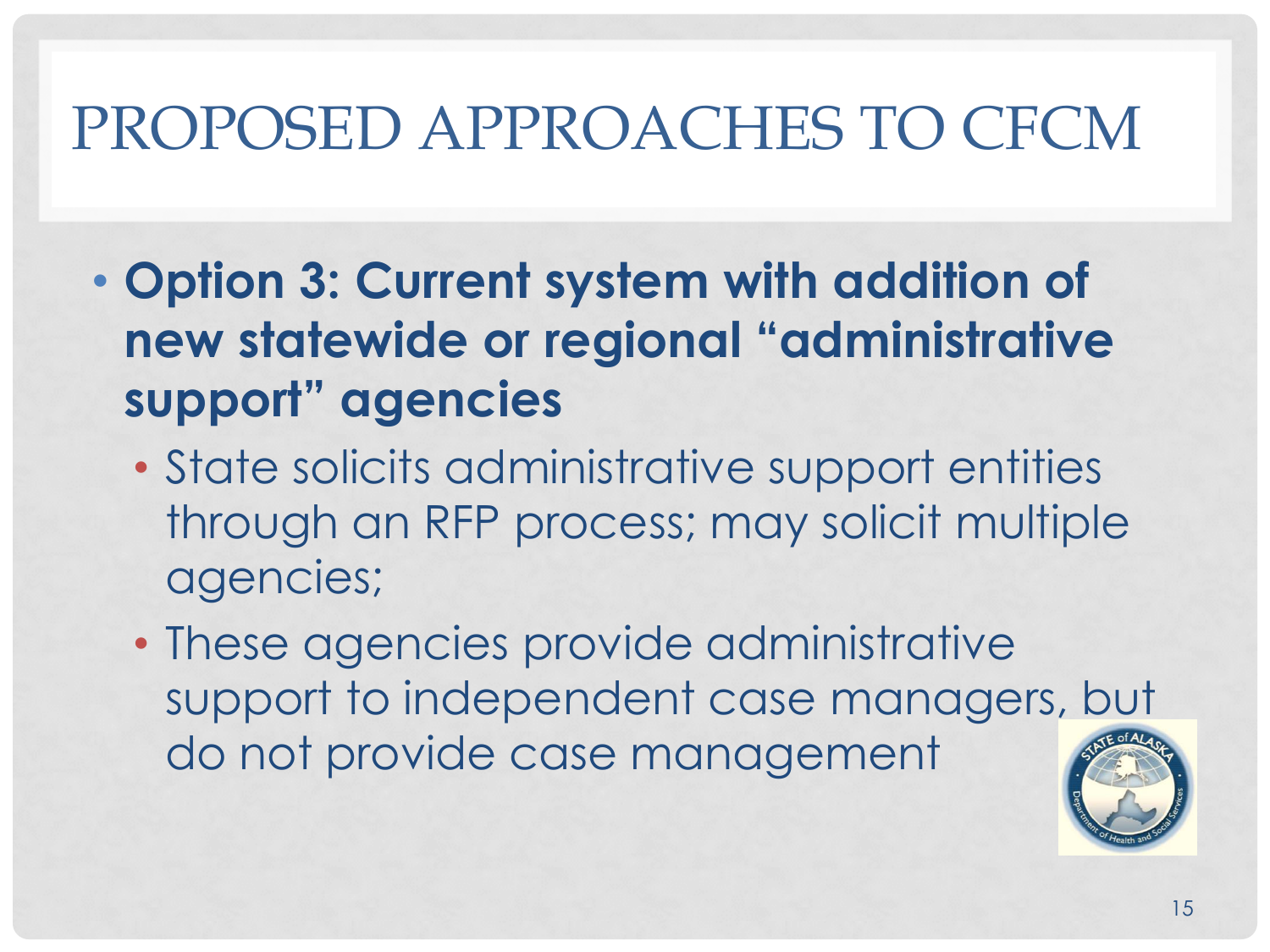#### **Option 3: What stakeholders have told us:**

- Flexible and cost-effective
- Would build "quality" capacity in the system
- Does not support care coordinators who do not want to go "independent"
- Concern for the length of time it would take to establish agencies.

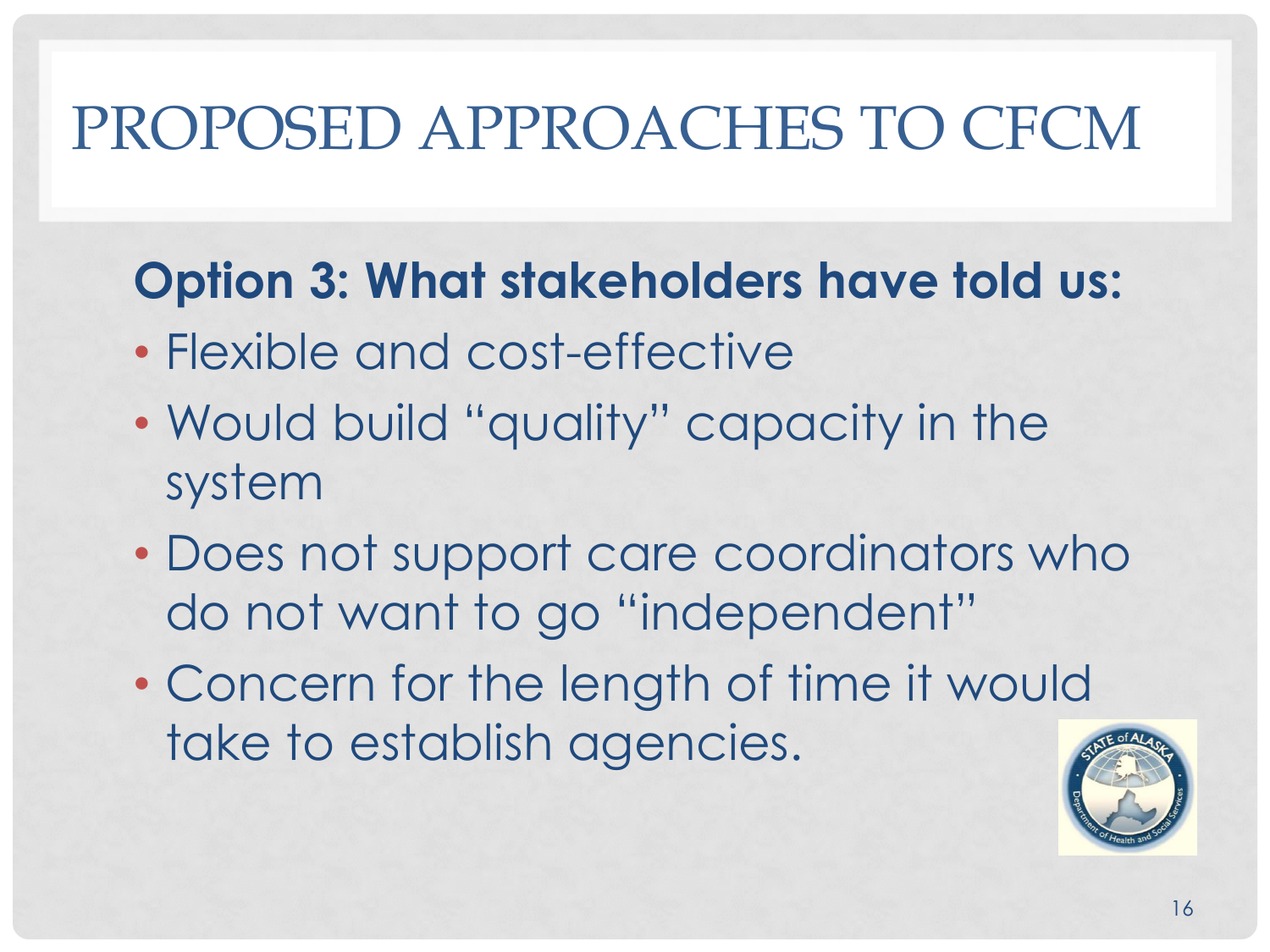- **Option 4: Current system with addition of multiple agencies that provide case management and administrative support**
	- No limit on number of agencies operating in Alaska;
	- Provide case management, administrative support, but not direct services

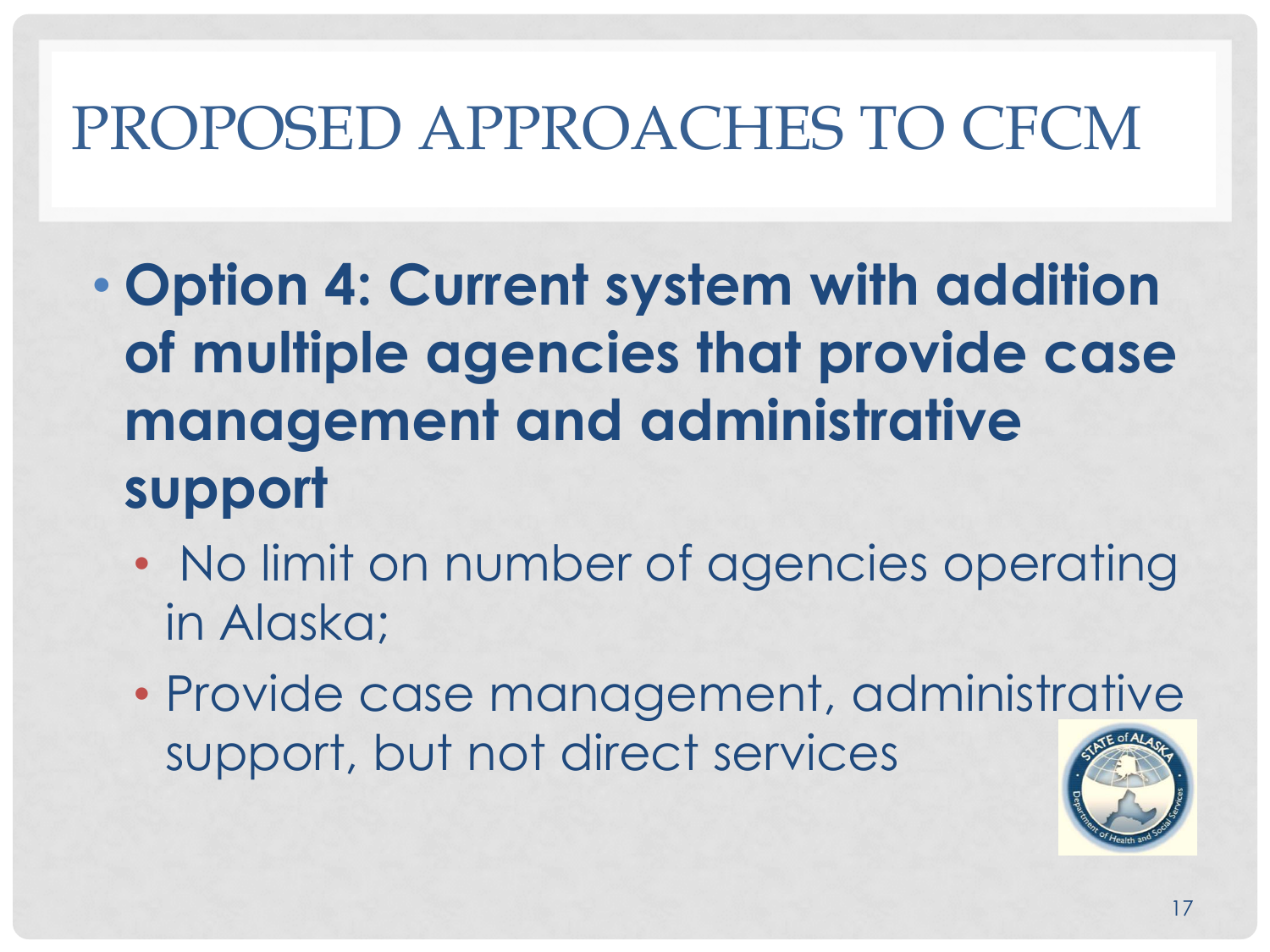#### **Option 4: What stakeholders have told us:**

- Flexible
- Could be a transitional measure
- Concern if case manager qualifications are made more stringent – we may lose good case managers

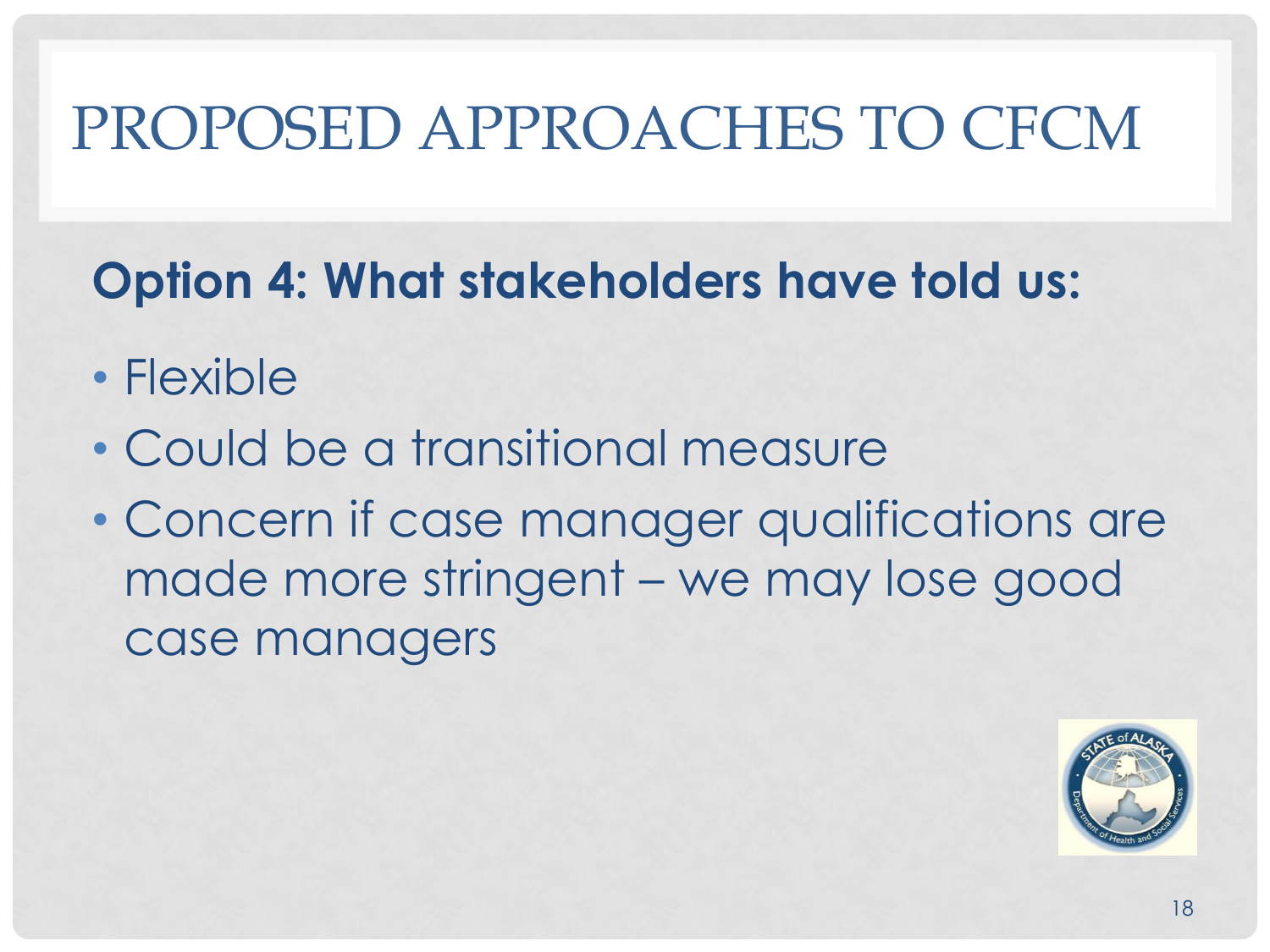- **Option 1:** Current system with modifications separation of case management and service delivery
- **Option 2:** State-designated, single case management agency per region
- **Option 3:** State-designated "administrative support only" agencies
- **Option 4:** Multiple agencies that provide case management and administrative support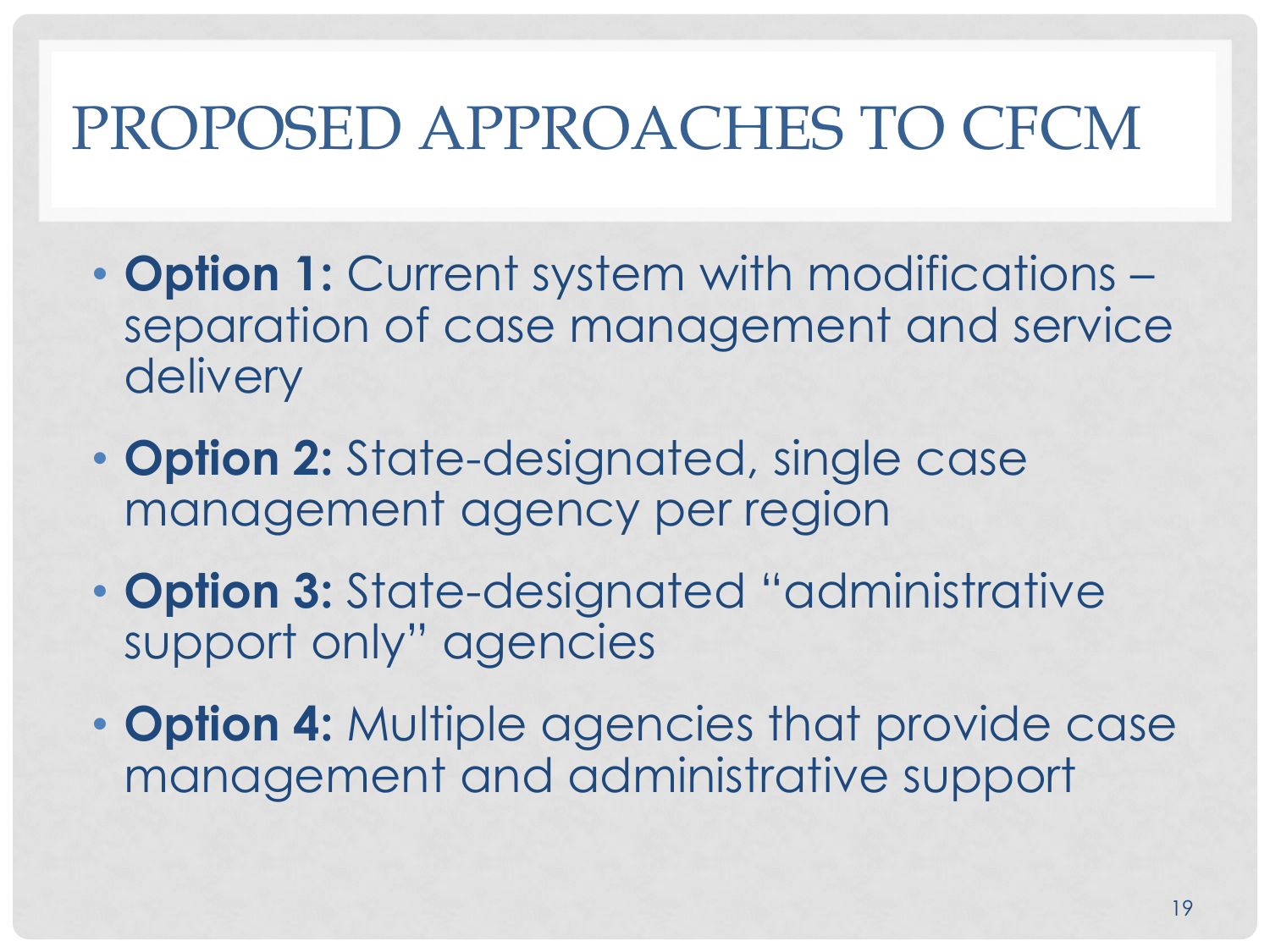## THE DIRECTION WE'RE GOING

- **Option 1:** Current system with modifications separation of case management and service delivery
- **Option 4:** Multiple agencies that provide case management and administrative support
	- Promotes choice and quality
	- Administratively feasible
	- Builds on current system

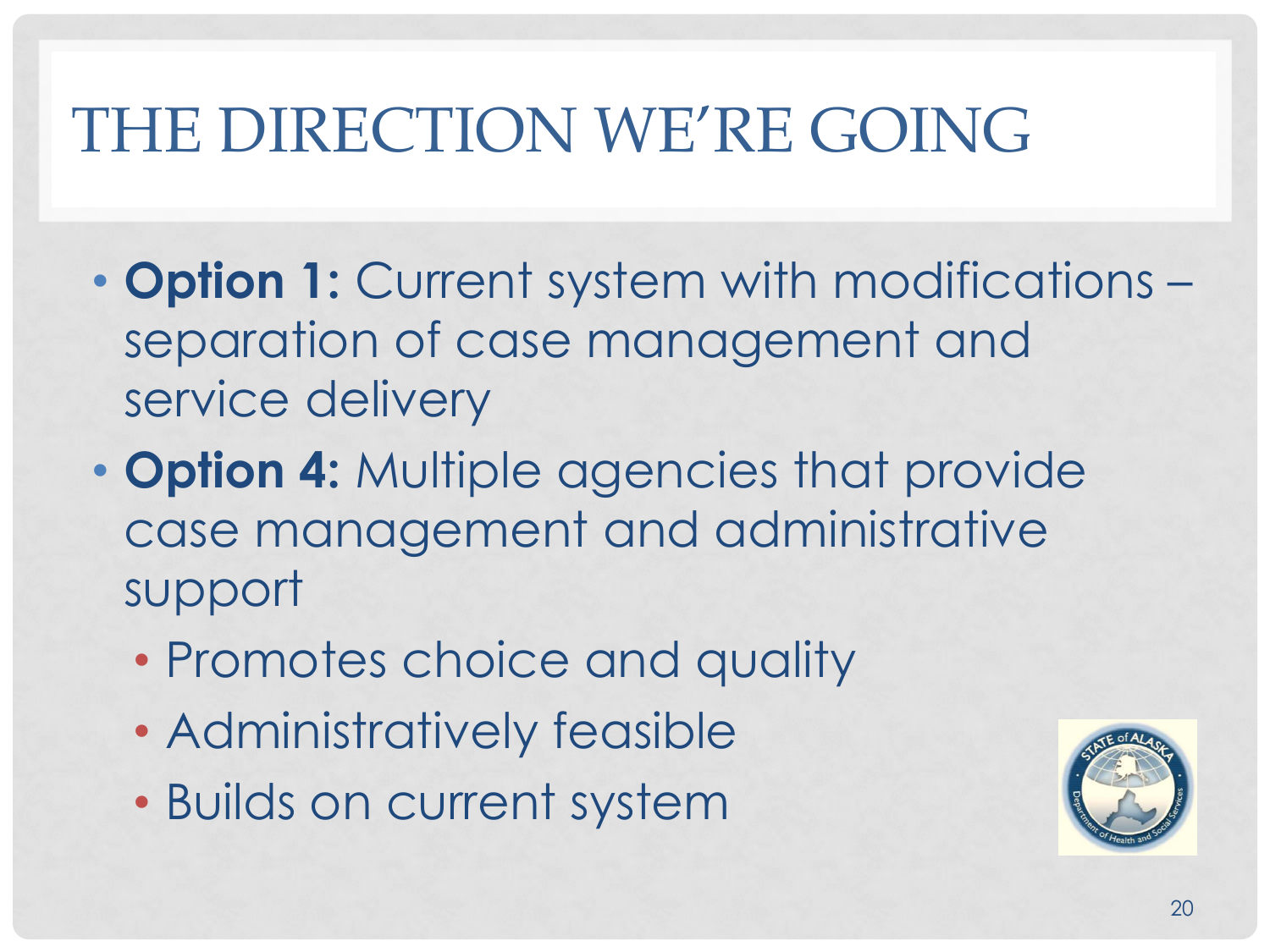• *Determine current capacity for CFCM in all geographical areas of the state*

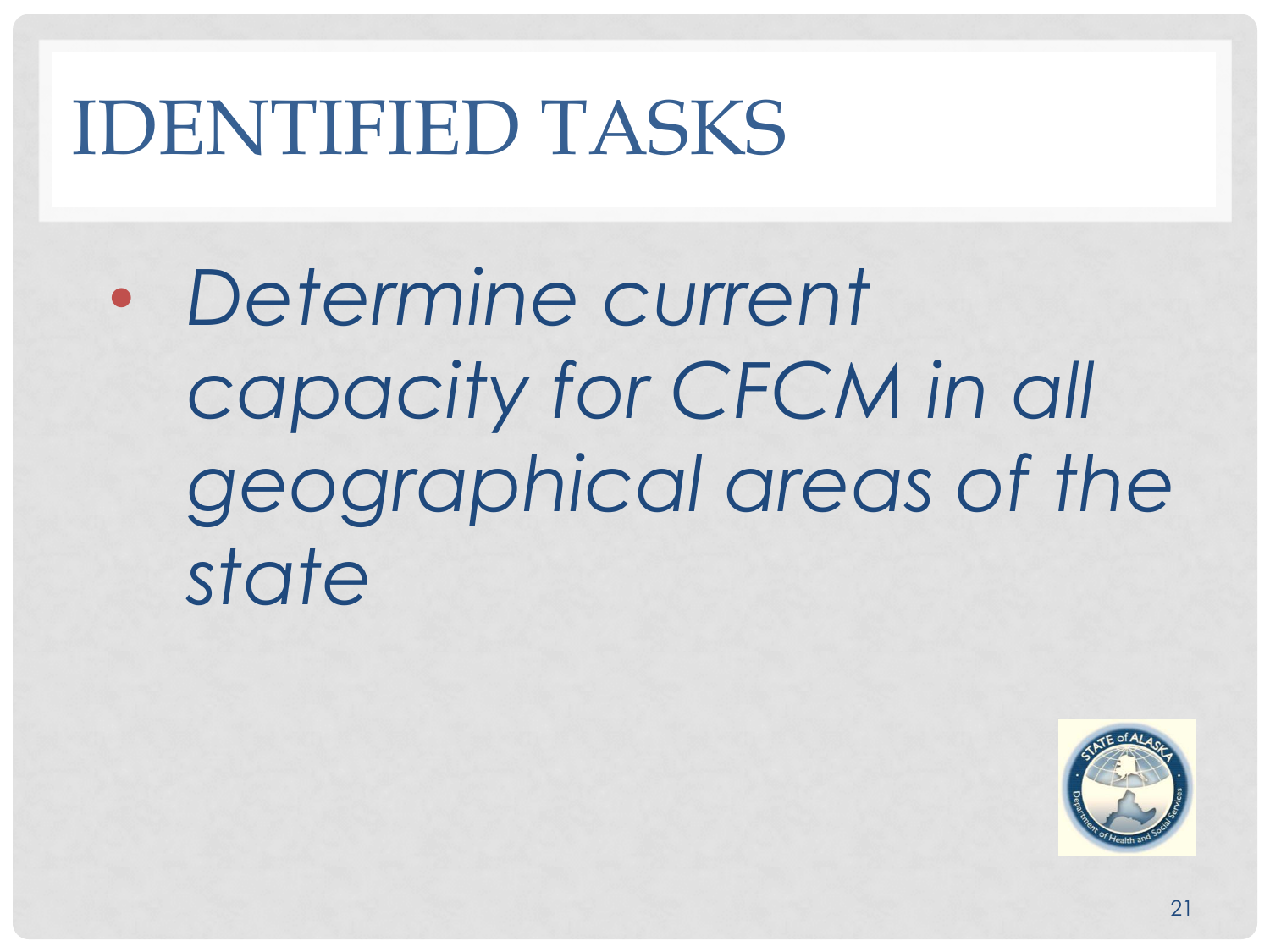|                  | <b>Number of</b><br>Care | <b>Number of Care</b><br>Coordinator | Number of               | <b>Number of Clients</b><br><b>Served by</b><br><b>Independent Care</b> | <b>Percent of Clients</b><br>Served by<br><b>Independent Care</b> |
|------------------|--------------------------|--------------------------------------|-------------------------|-------------------------------------------------------------------------|-------------------------------------------------------------------|
| <b>Region</b>    | <b>Coordinators</b>      | <b>Agencies</b>                      | <b>Clients</b>          | Coordinator                                                             | Coordinator                                                       |
| Anchorage        |                          |                                      | 2,197                   | 1,114                                                                   | 51%                                                               |
| IDD              | 83                       | 38                                   | 925                     | 195                                                                     | 21%                                                               |
| ALI              | 87                       | 62                                   | 1,144                   | 882                                                                     | 77%                                                               |
| <b>APDD</b>      | 26                       | 17                                   | 36                      | 18                                                                      | 50%                                                               |
| <b>CCMC</b>      | 38                       | 18                                   | 99                      | 21                                                                      | 21%                                                               |
| Southcentral     |                          |                                      | 1,360                   | 586                                                                     | 43%                                                               |
| IDD              | 72                       | 37                                   | 538                     | 89                                                                      | 17%                                                               |
| <b>ALI</b>       | 76                       | 54                                   | 716                     | 471                                                                     | 66%                                                               |
| <b>APDD</b>      | 25                       | 18                                   | 31                      | 9                                                                       | 29%                                                               |
| <b>CCMC</b>      | 33                       | 15                                   | 76                      | 17                                                                      | 22%                                                               |
| Southeast        |                          |                                      | 320                     | 64                                                                      | 20%                                                               |
| IDD              | 31                       | 16                                   | 192                     | 34                                                                      | 18%                                                               |
| ALI              | 21                       | 16                                   | 98                      | 18                                                                      | 18%                                                               |
| <b>APDD</b>      | $\overline{\mathbf{4}}$  | 3                                    | 6                       | $\overline{\mathbf{4}}$                                                 | 67%                                                               |
| CCMC             | 13                       | 9                                    | 24                      | 8                                                                       | 33%                                                               |
| Interior         |                          |                                      | 326                     | 47                                                                      | 14%                                                               |
| IDD              | 24                       | 4                                    | 206                     | 16                                                                      | 8%                                                                |
| ALI              | 12                       | $\mathbf{H}$                         | 95                      | 29                                                                      | 31%                                                               |
| <b>APDD</b>      | 5                        | 3                                    | 5                       | I                                                                       | 20%                                                               |
| CCMC             | 10                       | 4                                    | 20                      | $\mathbf{I}$                                                            | 5%                                                                |
| <b>Northwest</b> |                          |                                      | 45                      | $\overline{\mathbf{c}}$                                                 | 4%                                                                |
| IDD              | 5                        | $\overline{4}$                       | 31                      | 0                                                                       | 0%                                                                |
| ALI              | $\mathbf{2}$             | $\overline{2}$                       | $\overline{\mathbf{c}}$ | $\overline{\mathbf{c}}$                                                 | 100%                                                              |
| <b>APDD</b>      | 0                        | $\mathbf o$                          | 0                       |                                                                         | $0 \frac{n}{a}$                                                   |
| CCMC             | 4                        | $\overline{2}$                       | 12                      | 0                                                                       | 0%                                                                |
| <b>Southwest</b> |                          |                                      | 95                      | $\overline{\mathbf{3}}$                                                 | 3%                                                                |
| <b>IDD</b>       | 12                       | 8                                    | 71                      | $\overline{2}$                                                          | 3%                                                                |
| ALI              | 3                        | 3                                    | $\overline{\mathbf{4}}$ | L                                                                       | 25%                                                               |
| <b>APDD</b>      | 0                        | $\mathbf o$                          | 0                       | o                                                                       | 0%                                                                |
| CCMC             | 6                        | 5                                    | 20                      | 0                                                                       | 0%                                                                |
| Alaska Total     |                          |                                      | 4,343                   | 1,816                                                                   | 42%                                                               |
| <b>IDD</b>       |                          |                                      | 1,963                   | 336                                                                     | 17%                                                               |
| ALI              |                          |                                      | 2,059                   | 1,403                                                                   | 68%                                                               |
| <b>APDD</b>      |                          |                                      | 78                      | 32                                                                      | 41%                                                               |
| CCMC             |                          |                                      | 251                     | 47                                                                      | 19%                                                               |

Waiver Recipients Currently Served by Conflict-Free care coordinators, by Region and Waiver Type\*

> $22$ \*Regional totals for care coordinators and care coordination agencies are not available as unduplicated counts.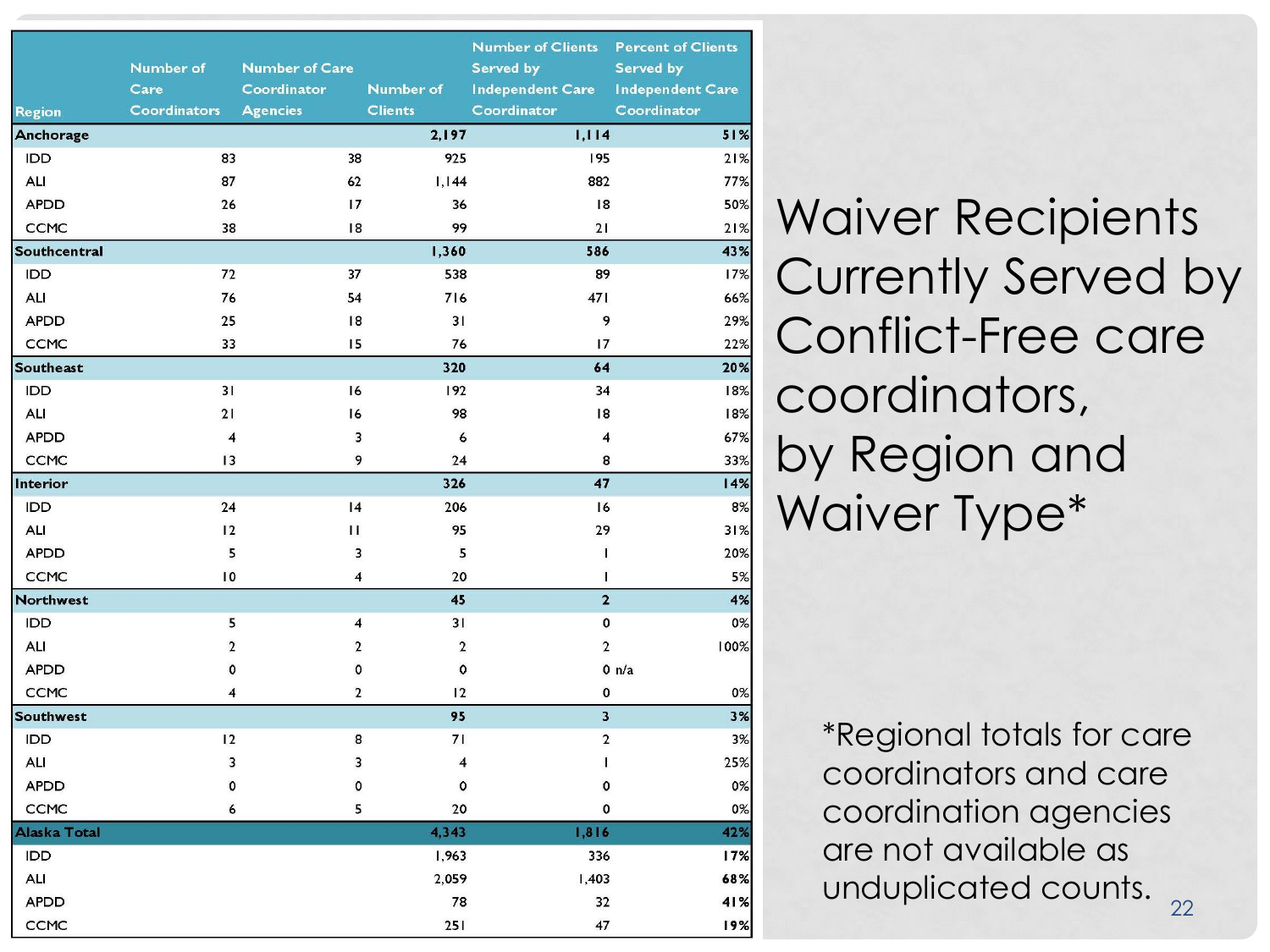*Identify places where there is only one willing and qualified agency to provide both case management and HCBS*

- By "geographical area"
	- Census area? Region? City? Tribal health region?
- Verification?

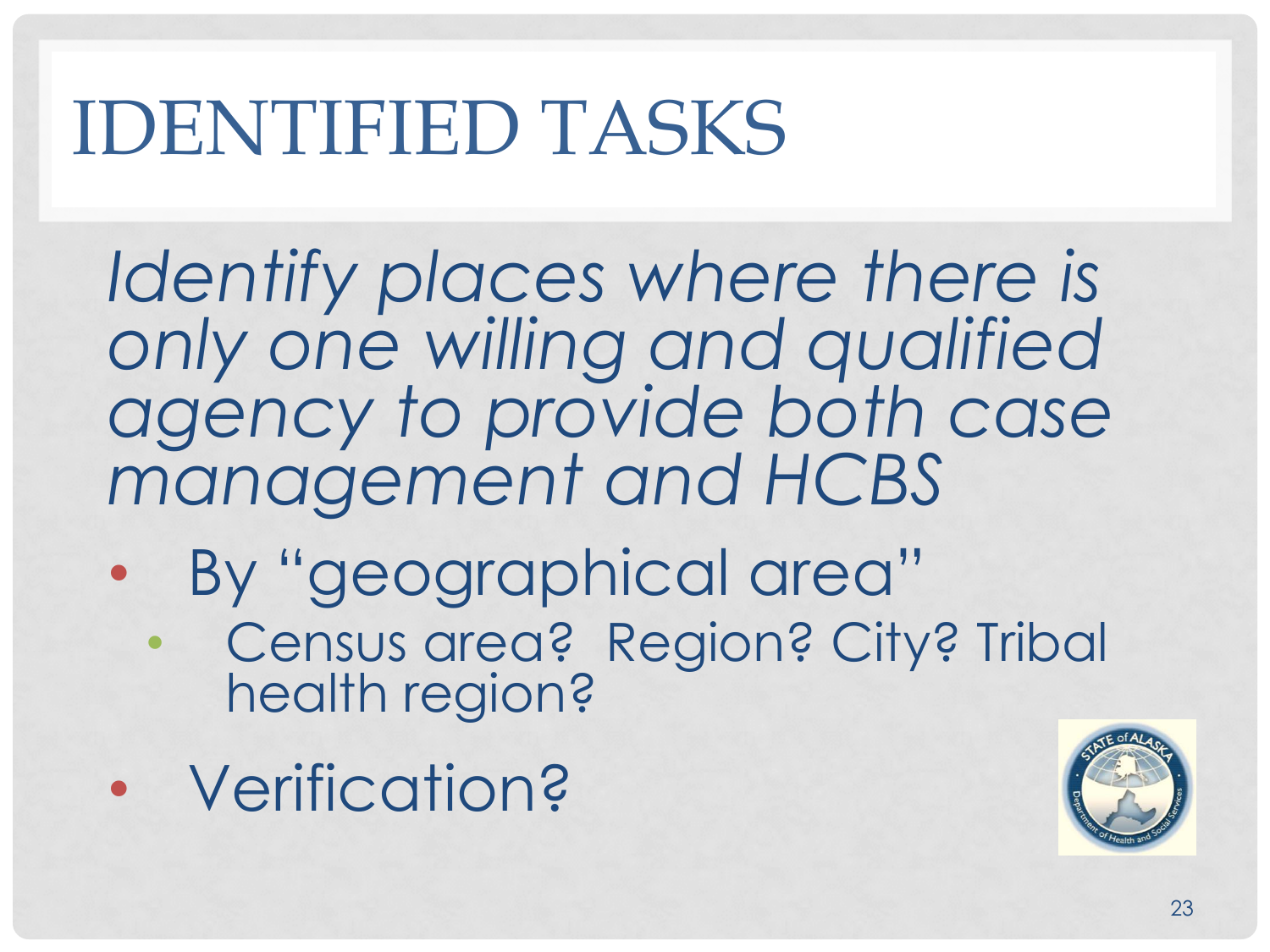*Develop a method to stabilize areas with a "sole-source" provider*

- Time-limited "designation"?
- "Open enrollment" periods?

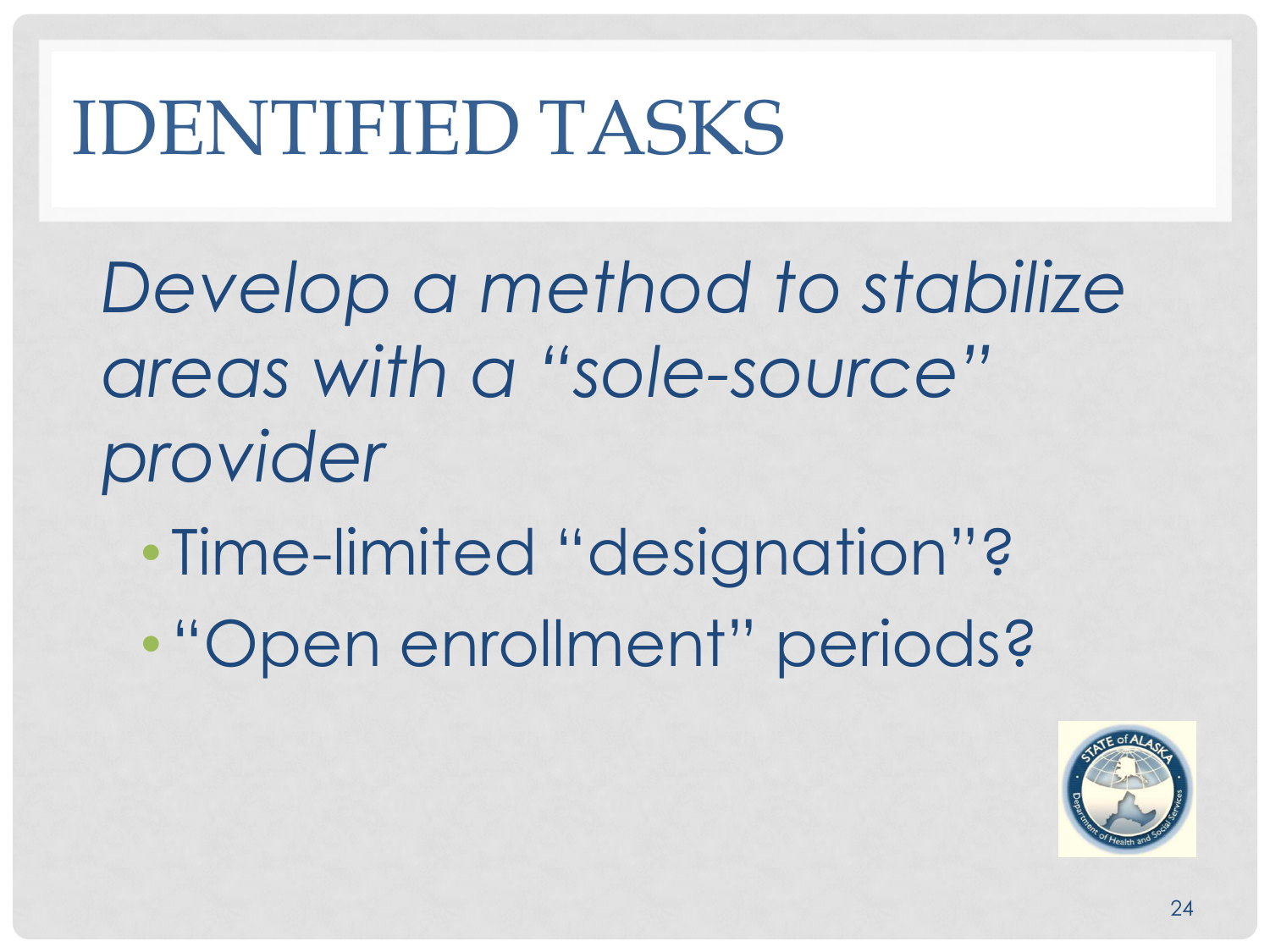Establish strategies to mitigate conflict of interest when "solesource" agencies are allowed to offer both case management and **HCBS** 

- Disclosure
- "Firewalls"

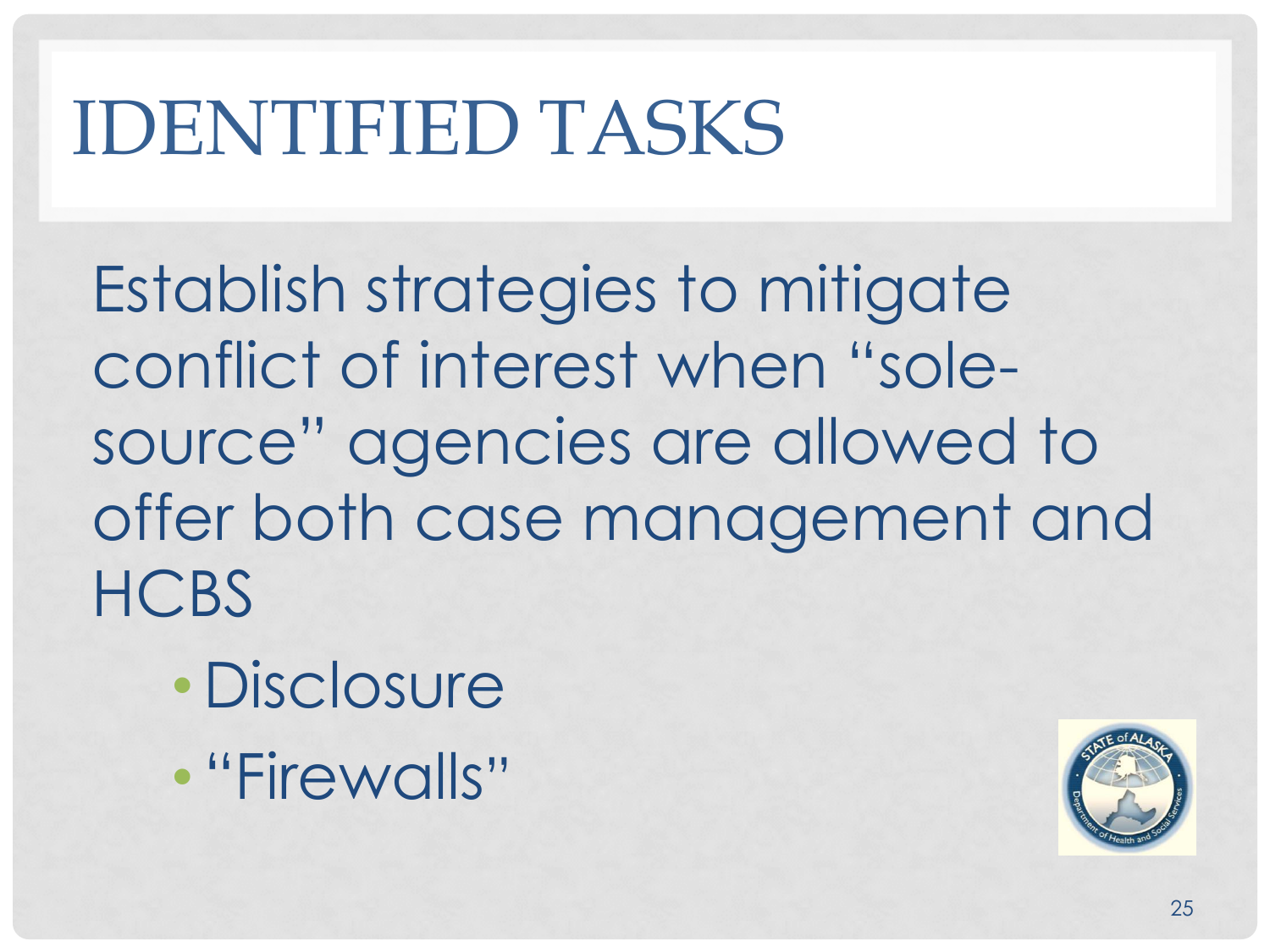- **Continue to ensure recipient health, safety and welfare** 
	- Quality standards for CFCM
	- Excellent provider policy, certification, and compliance support
	- CFCM capacity-building
	- Ensure adequate training resources
	- Negotiate acuity-based rates